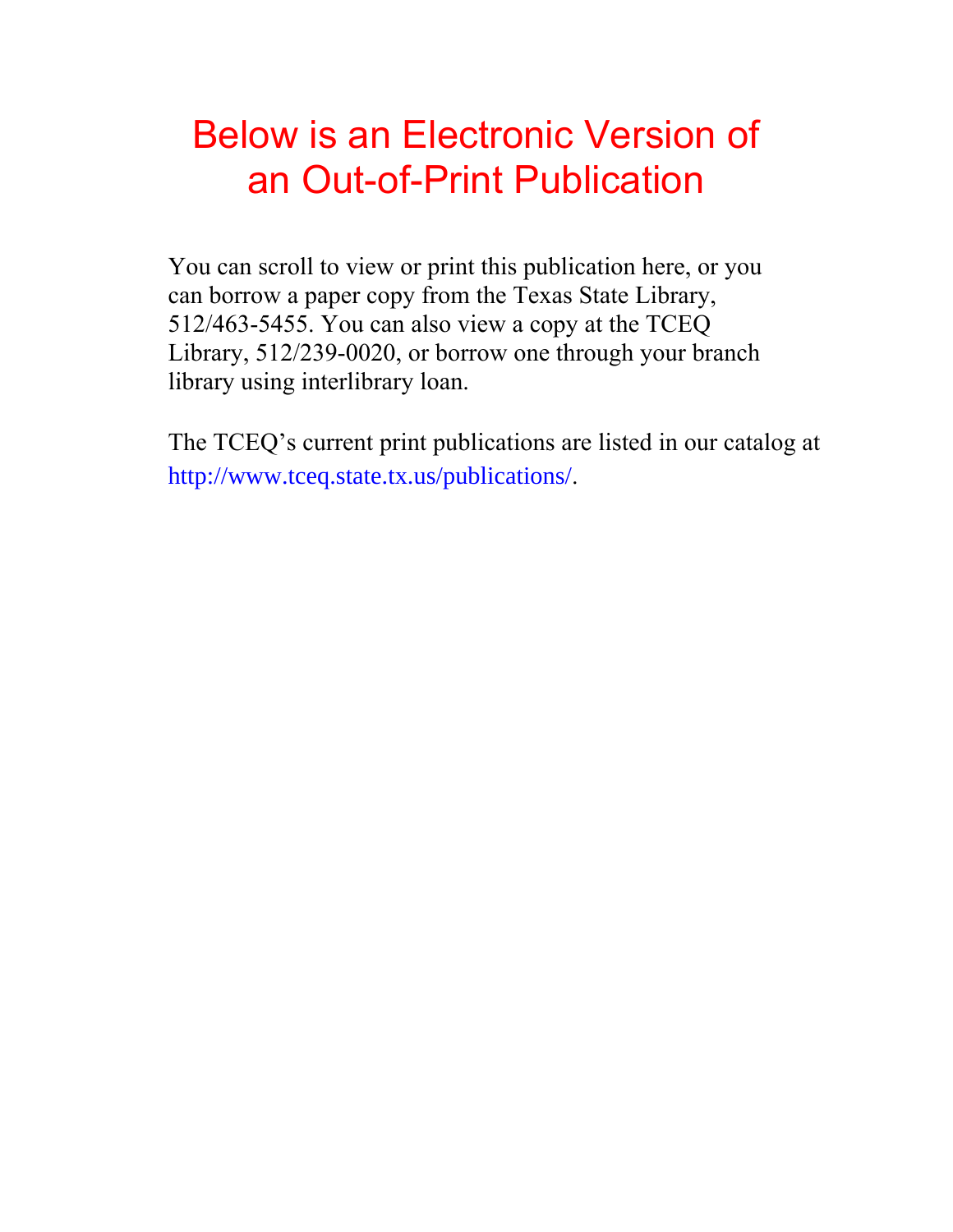# Disposal of Domestic or Exotic Livestock Carcasses RG-419, PDF version

This document is a summary of suggested guidelines from the Texas Commission on Environmental Quality (TCEQ) and the Texas Animal Health Commission (TAHC) for disposal of farm or ranch animals.

This document does not explain requirements that apply to veterinarians or commercial chicken or duck operations. For information about chicken or duck carcass disposal, see TCEQ publication RG-326, How to Dispose of Carcasses from Commercial Chicken or Duck Operations.

For rules that apply to veterinarians disposing of carcasses, refer to Title 30 Texas Administrative Code (30 TAC) Section 111.209(3).

By planning in advance how you will dispose of carcasses, your facility will be better prepared to deal with environmental and health issues. Emergency cases may be handled differently. Contact your regional TCEQ office in the event of an emergency.

#### Why is disposal of carcasses regulated?

On-farm disposal of dead animals should always be done in a manner that protects public health and safety, does not create a nuisance, prevents the spread of disease, and prevents adverse effects on water quality.

#### Who is responsible for making sure the carcasses are properly disposed of?

The owner or operator of the farm or facility is responsible for disposal in a timely and sanitary manner. Please be aware that under 30 TAC Section 335.4 this means there can be no discharge into or adjacent to waters in the state. There can be no creation or maintenance of a nuisance and there can be no endangerment of public health and welfare.

#### How soon must they be disposed of?

TAHC rules require that animals that die from a disease recognized as communicable by the veterinary profession must be disposed of within 24 hours by burial or burning. Animals dying from anthrax or ornithosis must be killed, then burned on-site within 24 hours.

#### How can I dispose of the carcasses?

There are several options including on-site burial, composting, or sending the carcass to a municipal solid waste landfill, renderer, or commercial waste incinerator. TCEQ rules allow animals to be burned when burning is the most effective means to control the spread of a communicable disease. The animal must be burned until the carcass is thoroughly consumed. The cover requirements described in 30 TAC Chapter 330, Section 136(b)(2) should be adequate for burial of farm and ranch animals in most cases. Some diseases are reportable, and you are required to contact the TAHC at 1-800-550-8242 prior to disposing of animals with these diseases. TAHC can also provide a list of reportable animal diseases.

### Where can I bury?

If you decide to bury the animal, the burial site should not be located in an area with a high water table or with very permeable soils. The TCEQ suggests that animals be buried far enough from standing, flowing, or ground water to prevent contamination of these waters, and in an area not likely to be disturbed in the near future.

#### Suggested Setbacks for Burial

- Drinking water wells At least 300 feet from the nearest drinking water well.
- Surface water At least 300 feet from the nearest creek, stream, pond, lake, or river, and not in a floodplain.
- Neighbors At least 200 feet from adjacent property lines.

#### Where can I burn?

When burning, do not do so in an area where a nuisance or traffic hazard would be created.

#### Suggested TCEQ Setbacks for Burning

- Adjacent properties Downwind of, or at least 300 feet (90 meters) from, occupied structures.
- Weather conditions If possible, burn during the day when the wind speed is  $> 6$  mph or  $< 23$  mph. Monitor the fire, and complete the burn the same day.

## Notification Requirements

Notify the TCEQ by letter if you expect to bury animal carcasses on your farm. Your letter should contain your full

The TCEQ is an equal opportunity/affirmative action employer. The agency does not allow discrimination on the basis of race, color, religion, national origin, sex, disability, age, sexual orientation or veteran status.